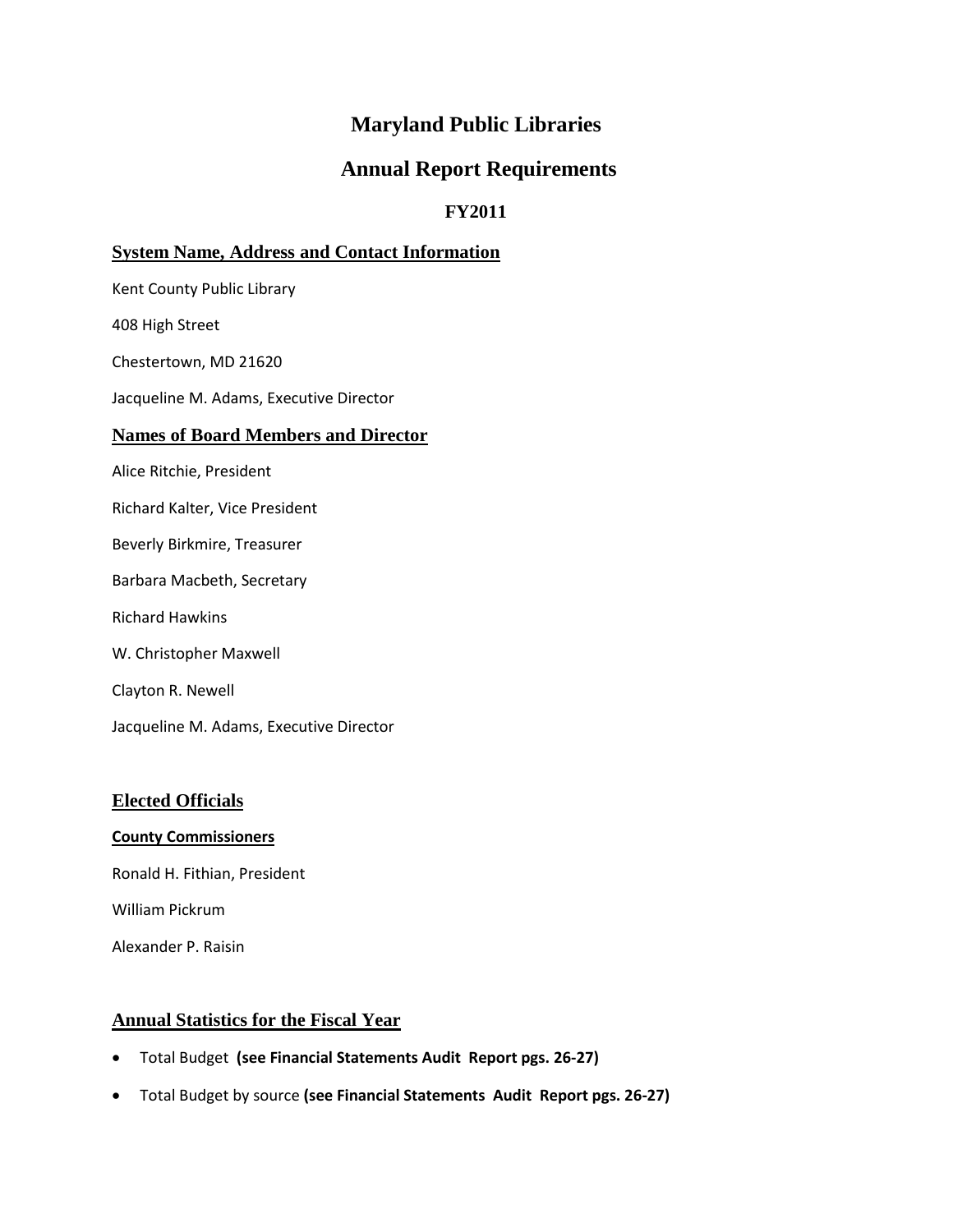#### **Other Statistics**

- Branches & Bookmobiles **(3)**
- Materials Collection **(49,004)**
- Materials Circulated **(140,838)**
- Registered Borrowers **(13,845)**
- Information Questions Answered **(8,388)**
- Number of Library Visits **(101,658)**
- Number of Programs and Attendance **(231/5,904)**
- Meeting Room Use by Outside Organizations **(148)**
- ILL **(received: 3,051)**
- Personnel **(11.5)**
- Public Access Computers **(28)**

## **Library Service Highlights**

#### **Overview of Library Accomplishments**

#### **Adult Programs of Note**

- Programs took place approximately once a month and daily during National Library Week. Topics covered included Jazz & Java, Gardening, the War of 1812 in the Chesapeake, writing techniques, and more
- Book Discussions
- Sponsor 4 library book groups and provide assistance to over 10 community book groups
- Film Showings and Discussions
- Monthly film showings of classic films for public viewing and discussion
- Macintosh User's Group, Digital Photography Classes, and Digital Walk-In Clinic
- Programs led and taught on a regular basis by volunteer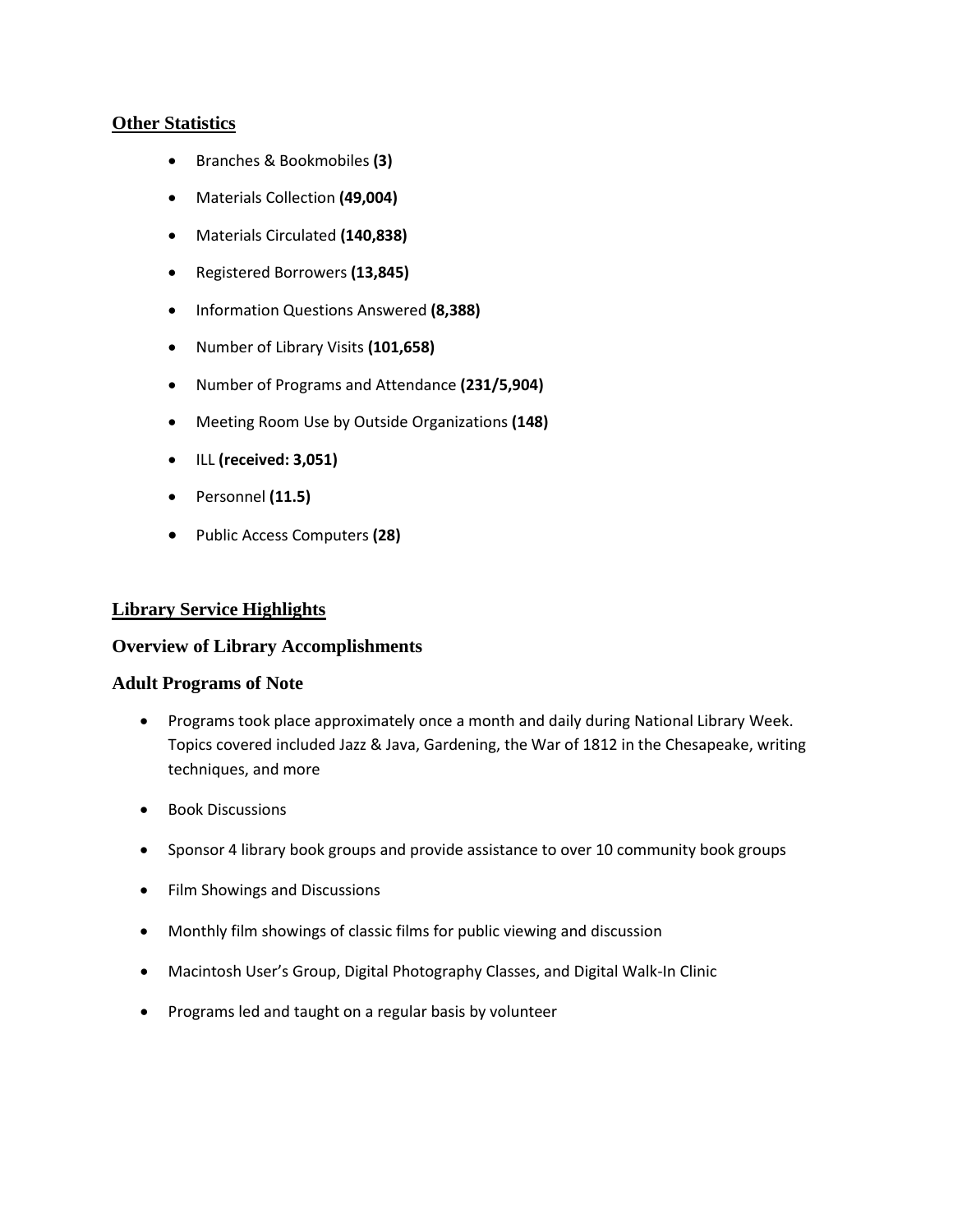# **Children's Programs of Note**

- The ESRL sponsored author visit in April. Illustrator and author, Henry Cole spoke. Local elementary school students, Washington College students, home school students and educators in the Kent County area were invited. There were 130 excited visitors in the library meeting room
- May brought the annual celebration of Children's Book Week in which the famous book character and PBS TV star Curious George visited all three branches of the KCPL. One hundred forty four guests attended the Curious George story time programs
- The meeting room was packed in June for the Rhythms of India program. Lakshmi and Chitra of NYRTA, presented traditional dances and folk tales from India to 140 library patrons
- Baby Story Time was offered weekly, instead of two times/month, due to its popularity. Attendance rose from *339* in fiscal year 09-10 to *671* this year which was over a 50 % increase. This is in addition to the three preschool story times that are offered weekly at each library branch. Preschool story times brought 2,390 children and adults to the KCPL

## **Electronic Information Initiatives**

- Computer Classes
	- o Offer free introductory computer classes to patrons
- Databases & eBooks
	- o Provided for our patrons through the State Library Resource Center and the Eastern Shore Regional Library

# **Partnerships**

- League of Women Voters
	- o Worked together to present "Civil Rights in Chestertown" program which had a great turnout of 90 people
- Kent County Department of Social Services
	- o Received Community Partner of the Year Award for our help with the "Job Club" program which helps people with online job search skills
- AARP Tax Preparation
	- o Provide a location for the AARP's tax preparation program
- Kent County Board of Elections
	- o Provided a location for the early voting initiative
- Display Showcase
	- o Partner with community organizations and individuals to provide a display space for timely and relevant subjects
- Chestertown Book Festival
	- o Staff volunteered their time to help lead the annual Chestertown Book Festival